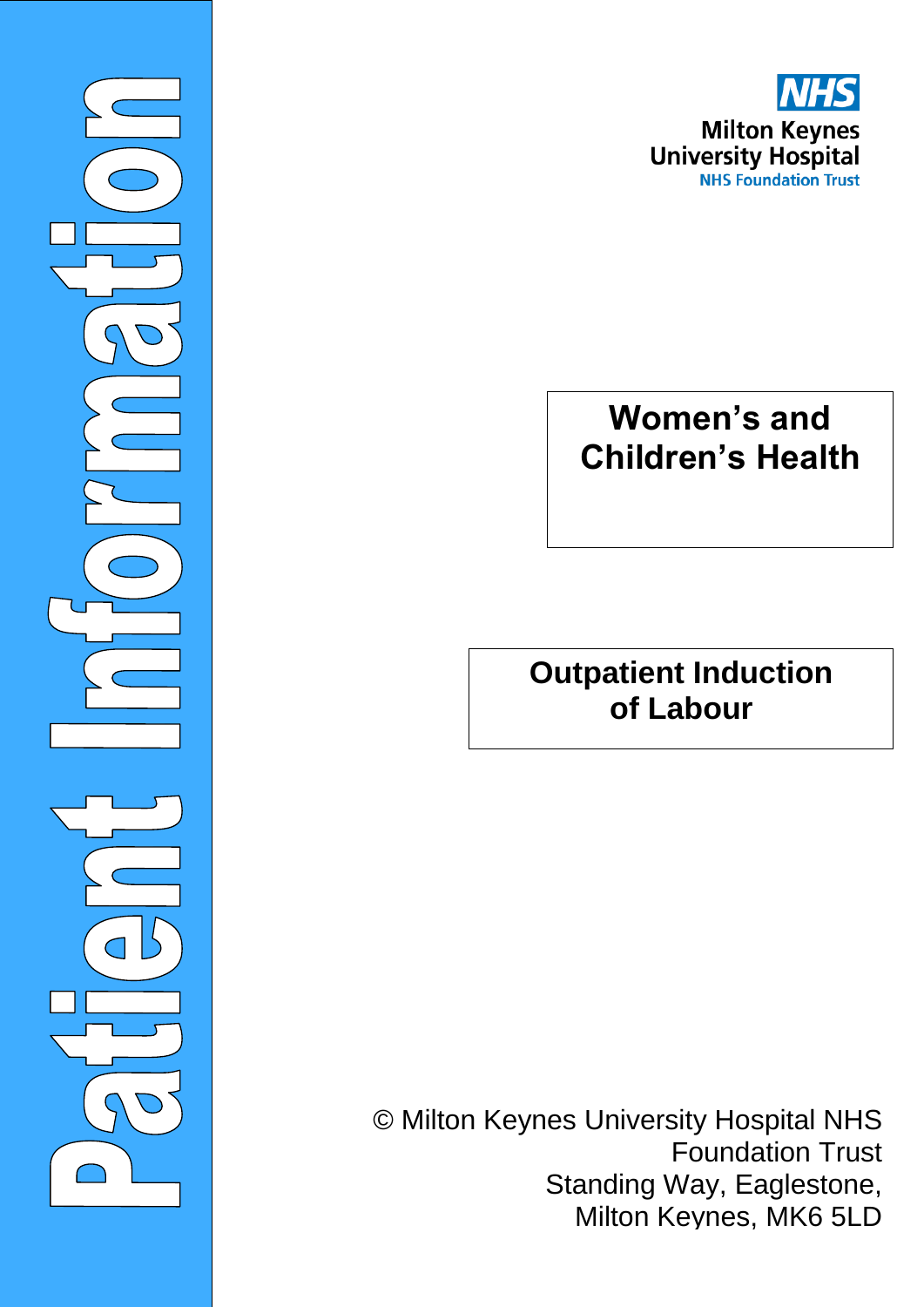### **What is an outpatient cervical ripening induction of labour?**

An outpatient induction allows you to return home once the induction of labour process has been started in hospital to ripen the cervix only. You will stay at home for 24 hours, or until your labour starts, whichever is sooner.

In order to have an outpatient induction, you will be induced using Prostaglandins ( Propess® or Prostin).

### **Why have an outpatient induction?**

There are many benefits for you if you have an outpatient Induction.

These include:

- The amount of time you will need to spend in hospital before you go in to labour is much less
- You may be more relaxed and comfortable in your own home and are therefore more likely to go in to labour sooner
- This induction of labour process may feel more natural to you, like you are going in to labour yourself.

### **What is Propess®?**

Propess® is a hormone compound (prostaglandin) which induces labour by encouraging the neck of the womb (cervix) to soften and shorten (known as ripening). It is like a very small tampon which is placed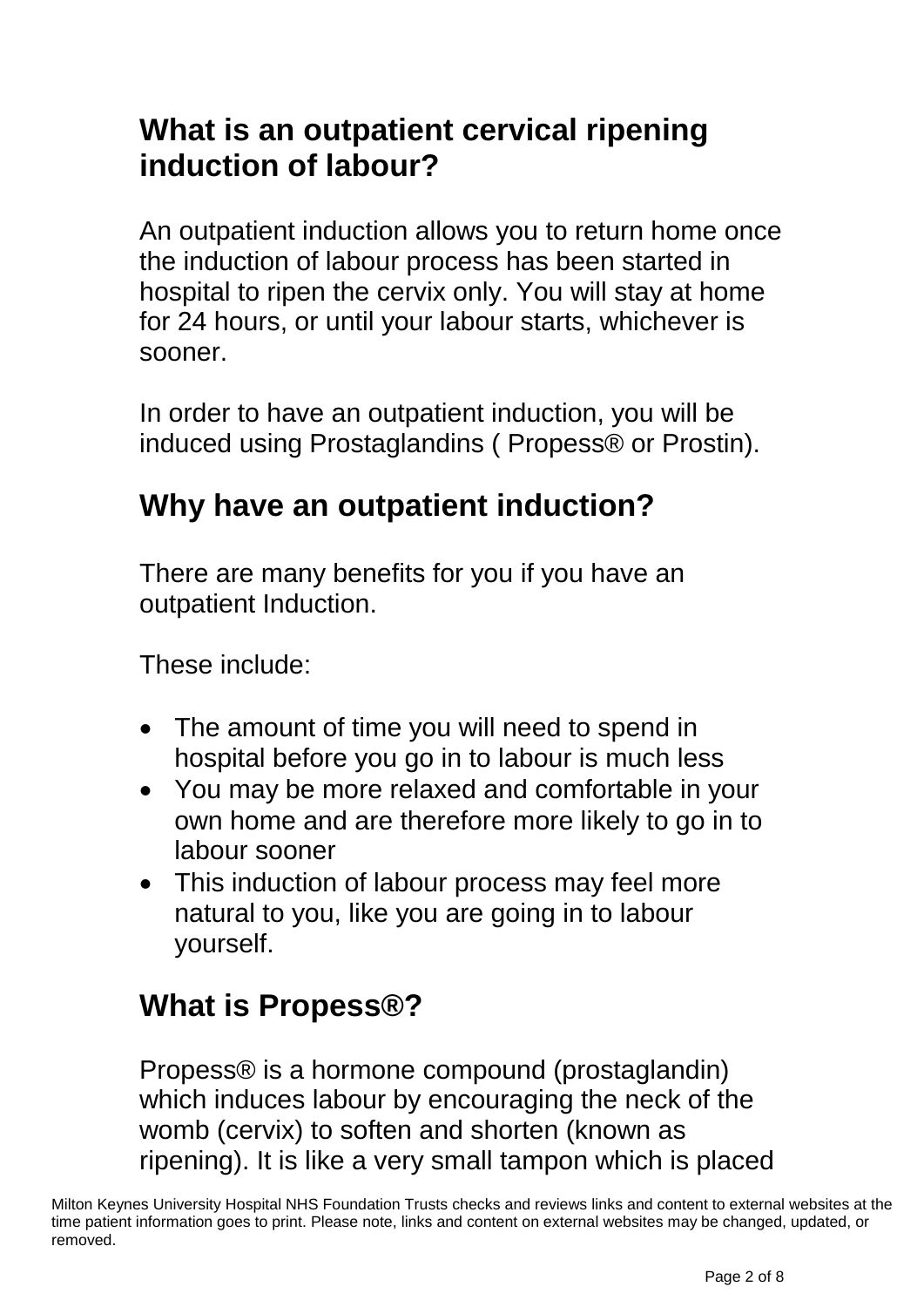high in to the vagina behind the cervix. It slowly releases the hormone prostaglandin over a period of 24hours. Propess® will be inserted by the midwife.

### **What is Prostin?**

The Prostin gel has the same hormone combound (prostaglandin) as the Propess but it works slightly differently. The gel is inserted close to your cervix using an applicator. Your baby's heart beat will be monitored for 30 minutes before Prostin and at least an hour following the Prostin.

### **Who can have an outpatient induction?**

You may be offered an outpatient induction if:

- Your pregnancy is 'low risk'. This means you have generally been healthy during your pregnancy, your baby is head down and is well grown
- You have no medical or obstetric problems
- You have no uterine surgery,
- You have four or less babies.
- You have a good understanding of English
- You have a birth partner who will stay with you whilst you are at home after insertion of the Propess®
- You are over 18
- You have access to a phone with credit
- You have transport available to bring you to and from hospital within 30 minutes.
- Your BMI is less than 35 (your BMI tells us if you have a healthy weight for your height)
- You are happy to have an outpatient induction.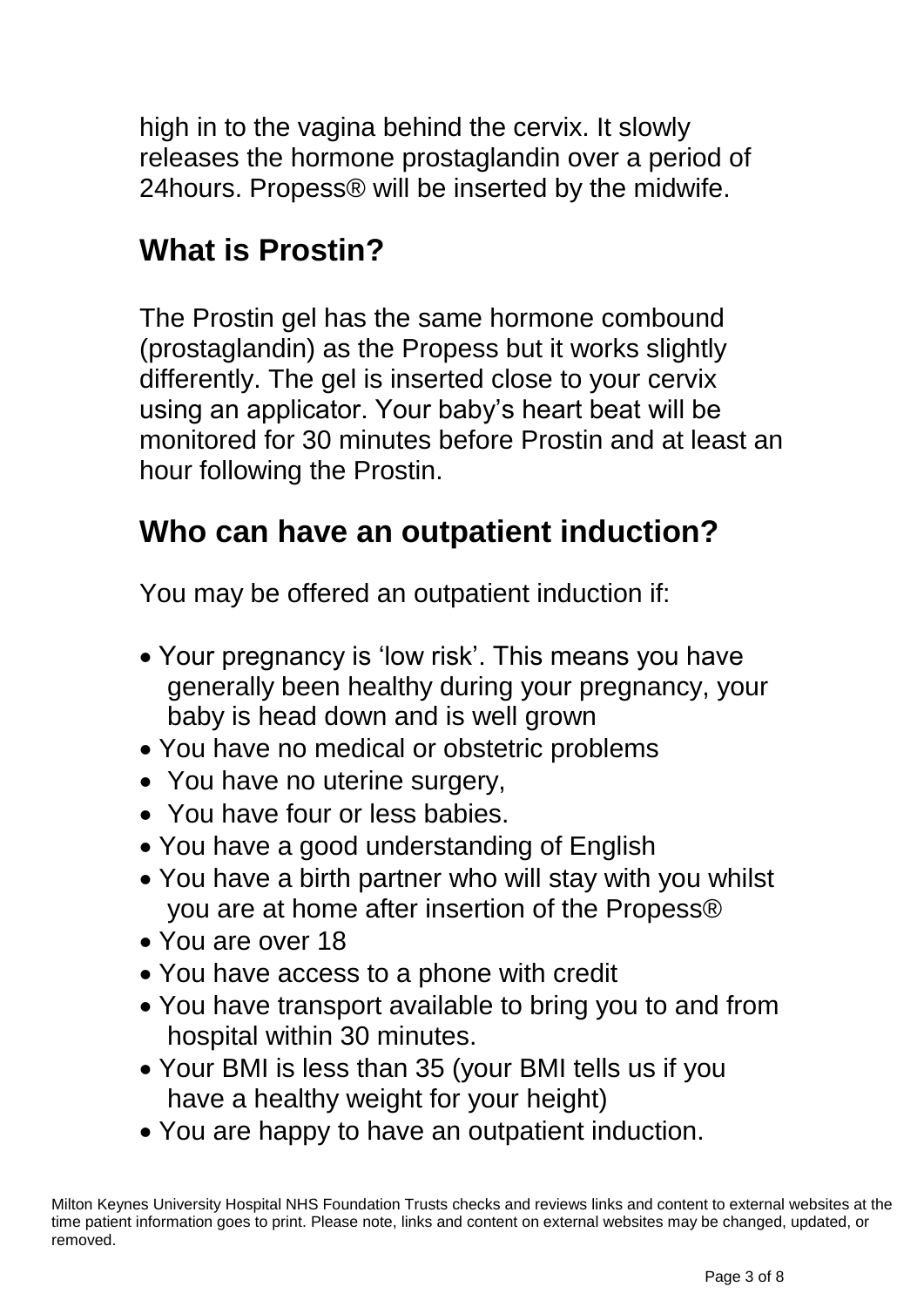If you think you may be suitable to undergo Induction of Labour as an outpatient and would like to be considered please speak to your Midwife or doctor, who can advise you further.

### **What happens on the day of my Induction?**

On the day of your induction you will be given an appointment time to attend the Antenatal Day Assessment Unit (ADAU).

You will be seen by a Midwife who will perform your antenatal check up.

The Midwife will monitor your blood pressure, temperature and pulse and will require a urine sample from you too.

She will then monitor your baby's heartbeat with a machine called a CTG. Once the Midwife is happy with your observations and the CTG monitoring she will ask your permission to perform an internal examination to assess the neck of your womb (cervix) and to insert the Propess® or Prostin.

The Propess® has a ribbon attached to it in order to remove it easily. This will be tucked up inside your vagina once it has been inserted. Please take care not to dislodge the Propess® when wiping yourself after you have been to the toilet or after washing. If this happens, the Propess® will no longer be in the correct place, and will not work. If you think you have dislodged it, please contact the Hospital.

#### ADAU Phone: 01908 996481 Labour Ward Phone: 01908 996471

Milton Keynes University Hospital NHS Foundation Trusts checks and reviews links and content to external websites at the time patient information goes to print. Please note, links and content on external websites may be changed, updated, or removed.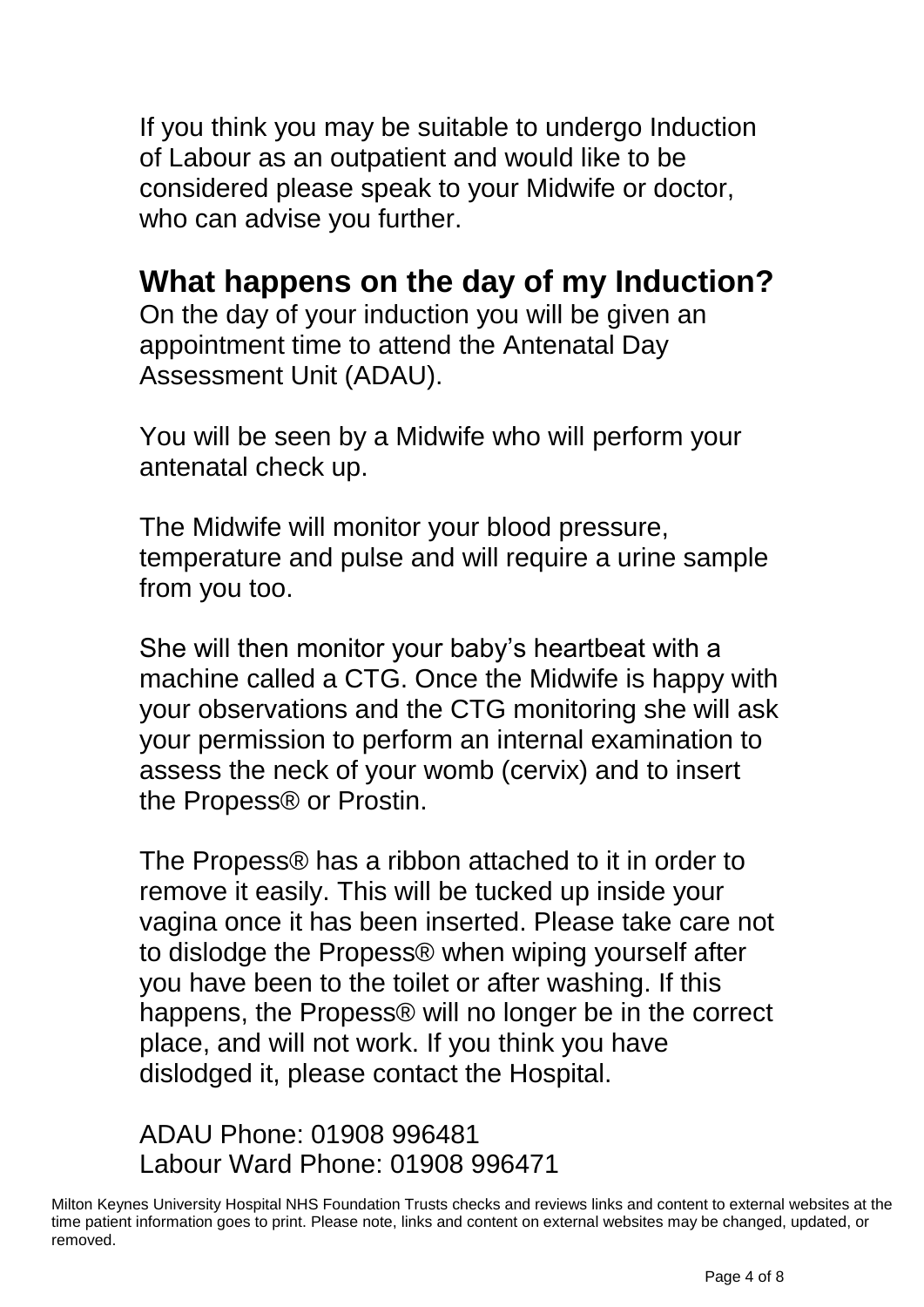## **When can I go home?**

Once the Propess® or Prostin has been inserted, the Midwife will continue to monitor your baby's heartbeat with the CTG monitor, for 60 minutes. If your baby remains well, she will stop the monitoring after this time.

You will be asked to return to ADAU, 6 hours after insertion of Prostin to have a second Prostin inserted.If you remain well after the second Prostin, you could go home to return the next morning for review. We will perform the same checks on you as we did at your initial visit and if all well you will be able to return home until the following morning.

The Midwife will check she has the correct telephone number for you, as she will contact you 6 hours after the Propess® has been inserted to check you are feeling well. There may however be occasions when circumstances have changed and you will be advised it is no longer appropriate to go home. The reasons for this will be explained to you.

### **What should I expect when I'm at home?**

Prostaglandins (Propess® or Prostin) affect everyone slightly differently. You may start to feel some period type pains, mild backache or maybe even a dull ache at the tops of your legs. You may also notice some mild, irregular tightening of the muscles in your womb. These are all positive effects of the prostaglandin working as it ripens your cervix. Whilst you are at home, you can continue with your normal day to day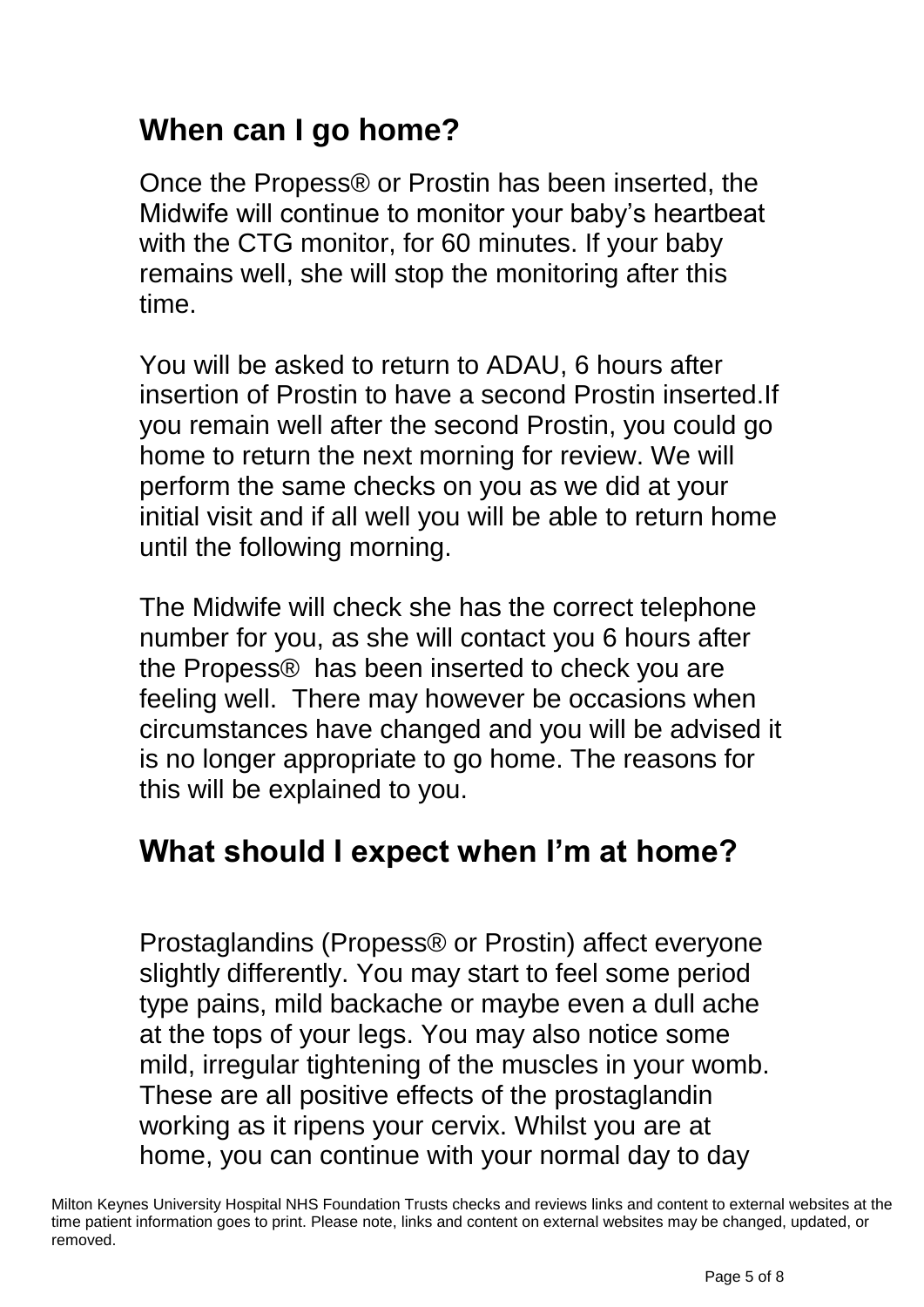activities and you should eat and drink well, this means eating little and often.

Over a period of time, you may notice that the period pains and mild tightening that you have been having become more regular. If this is the case, you should start to time them. You are looking for a regular pattern of contractions, that all last the same amount of time (around 60 seconds) and all feel as intense as each other. Once you are having 3 regular contractions in a 10 minute period, you should contact the hospital where you are booked for advice.

During this time, it is okay for you to have a bath or shower with your Prostin or Propess® in situ and use a TENS machine if you would like to as you mobilise or rest. Being as upright and as active as possible will encourage your labour to progress well.

### **Things to look out for:**

Prostin or Propess® can occasionally produce mild side effects such as feeling or being sick, diarrhoea, a raised temperature or vaginal irritation. Rarely, the Prostaglandins may make you have contractions which are very frequent and strong:

- More than 5 times in 10 minutes
- A run of contractions each lasting more than 2 minutes
- Severe abdominal pain

If you experience any of these side effects, please contact the hospital for advice: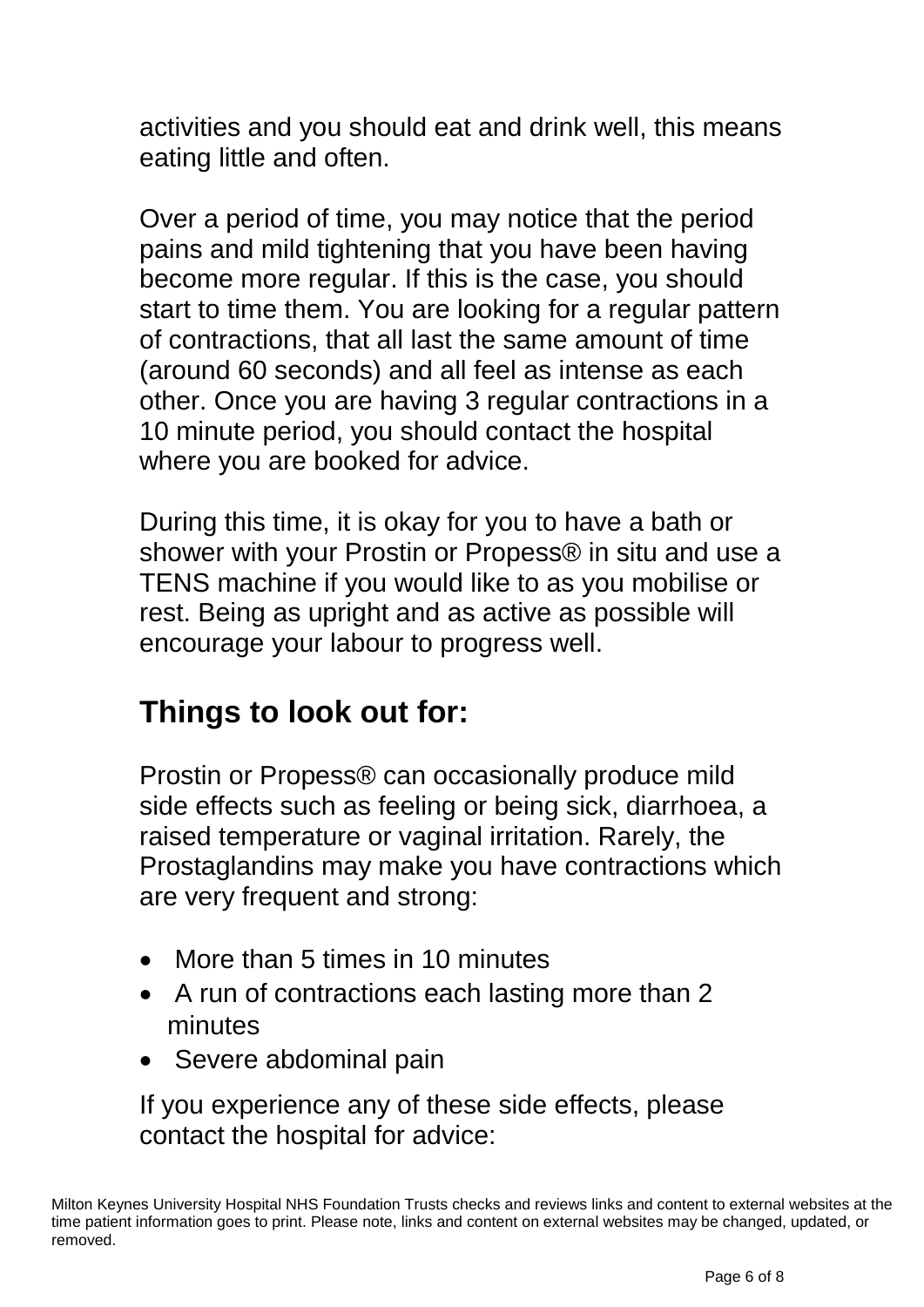ADAU Phone: 01908 996481 Labour Ward Phone: 01908 996471

You may find that your Propess® falls out. This isn't very common, but if it does happen, you should contact the hospital to arrange to come back and have it reinserted or reviewed.

You should also contact the hospital where you are booked if you experience any of the following:

- Any fresh red bleeding from your vagina, that is not part of your show (the sticky mucousy plug).
- If you think your waters have broken
- If you have severe, constant pain in your stomach
- If you are concerned that your baby is not moving as much as they normally would
- If you have any questions about your induction of labour

On some occasions when you contact the hospital for advice, the Midwife may ask you to remove the Propess® yourself. If you need to do this we will guide you on when and how to do it.

### **What if my labour doesn't start?**

You may think that nothing much has happened at all whilst you have been at home. This can be normal too, it doesn't mean that the Prostaglandin has not been working, it can often ripen your cervix without you even realising it.

You will be given an appointment time to return to the hospital where you are booked in 24hours after the